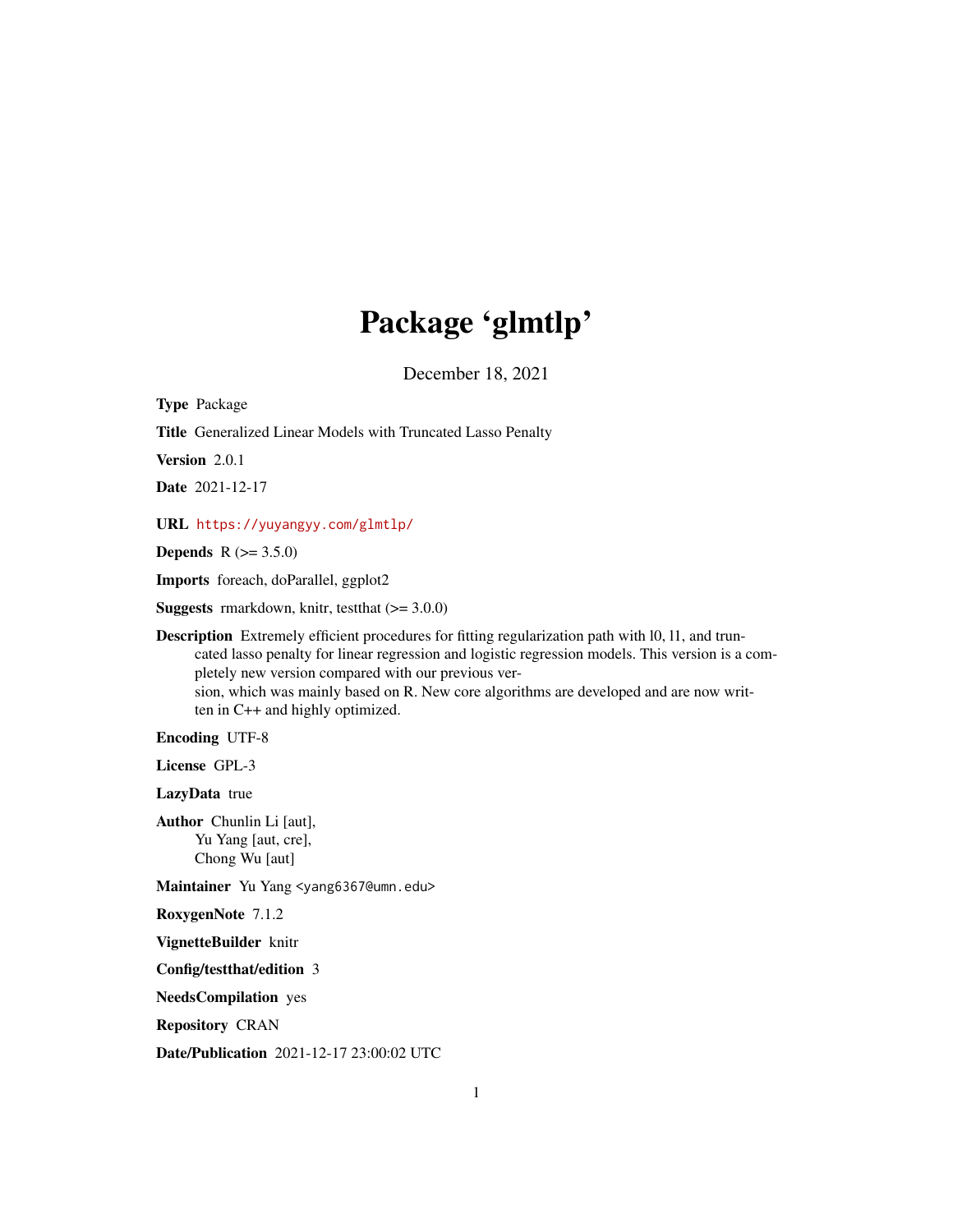# <span id="page-1-0"></span>R topics documented:

| Index | 19 |
|-------|----|
|       |    |
|       |    |
|       |    |
|       |    |
|       |    |
|       |    |
|       |    |
|       |    |
|       |    |
|       |    |
|       |    |

bin\_data *A simulated binomial data set.*

# Description

A data set simulated for illustrating logistic regression models. Generated by gen.binomial.data(n  $= 200, p = 20, seed = 2021$ .

# Usage

data(bin\_data)

#### Format

A list with three elements: design matrix X, response y, and the true coefficient vector beta.

X design matrix

y response

beta the true coefficient vector

```
data("bin_data")
cv.fit <- cv.glmtlp(bin_data$X, bin_data$y, family = "binomial", penalty = "l1")
plot(cv.fit)
```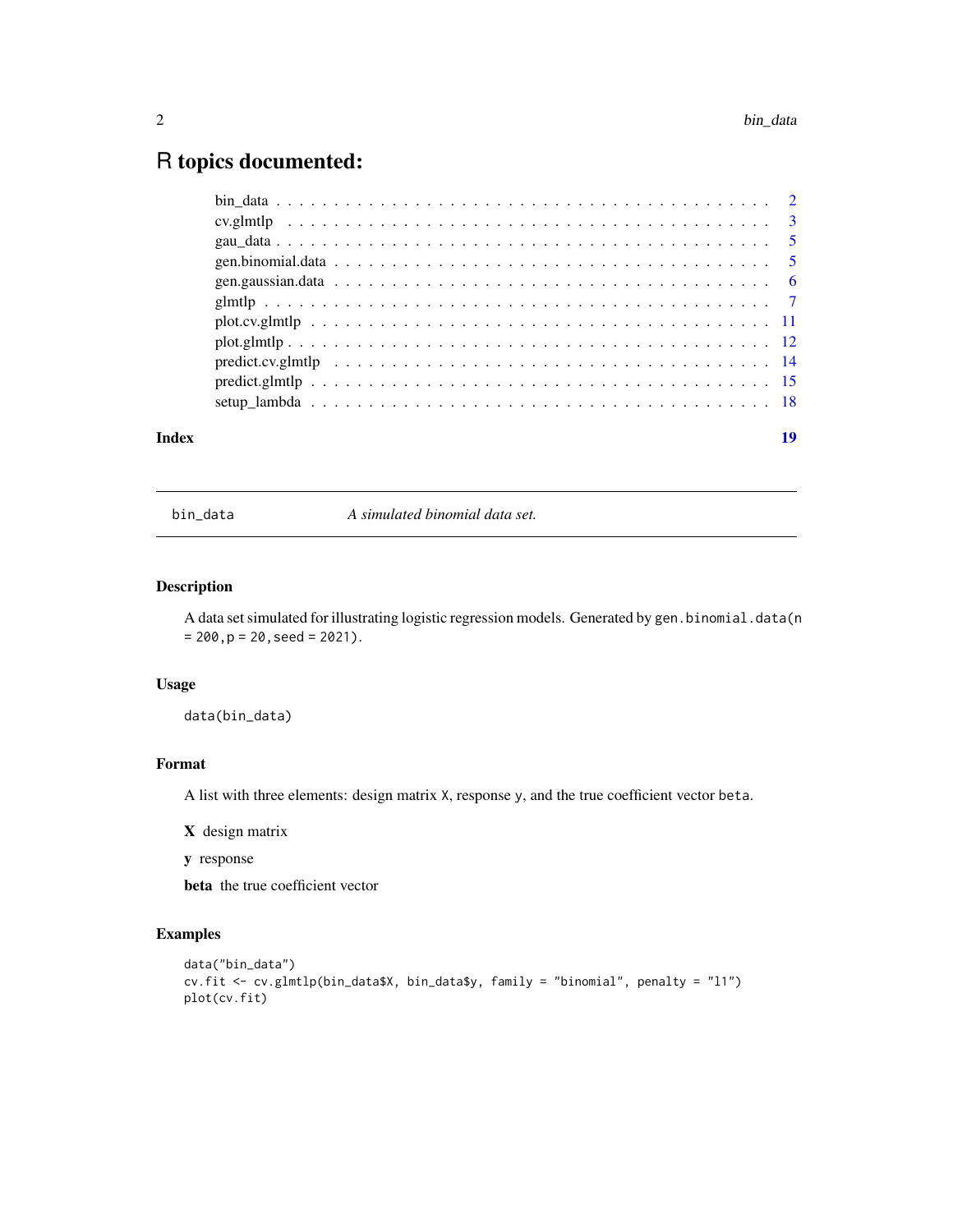<span id="page-2-0"></span>

#### Description

Performs k-fold cross-validation for l0, l1, or TLP-penalized regression models over a grid of values for the regularization parameter lambda (if penalty="l0") or kappa (if penalty="l0").

### Usage

 $cv.glmtlp(X, y, ..., seed = NULL, n folds = 10, obs.fold = NULL, ncores = 1)$ 

#### Arguments

| X         | input matrix, of dimension nobs x nvars, as in glmtlp.                                                                                                                                                                                         |
|-----------|------------------------------------------------------------------------------------------------------------------------------------------------------------------------------------------------------------------------------------------------|
| У         | response, of length nobs, as in glmtlp.                                                                                                                                                                                                        |
| $\ddotsc$ | Other arguments that can be passed to glmtlp.                                                                                                                                                                                                  |
| seed      | the seed for reproduction purposes                                                                                                                                                                                                             |
| nfolds    | number of folds; default is 10. The smallest value allowable is nfolds=3                                                                                                                                                                       |
| obs.fold  | an optional vector of values between 1 and nfolds identifying what fold each<br>observation is in. If supplied, nfolds can be missing.                                                                                                         |
| ncores    | number of cores utilized; default is 1. If greater than 1, then doParallel: : foreach<br>will be used to fit each fold; if equal to 1, then for loop will be used to fit each<br>fold. Users don't have to register parallel clusters outside. |

#### Details

The function calls glmtlp nfolds+1 times; the first call to get the lambda or kappa sequence, and then the rest to compute the fit with each of the folds omitted. The cross-validation error is based on deviance (check here for more details). The error is accumulated over the folds, and the average error and standard deviation is computed.

When family = "binomial", the fold assignment (if not provided by the user) is generated in a stratified manner, where the ratio of 0/1 outcomes are the same for each fold.

#### Value

an object of class "cv.glmtlp" is returned, which is a list with the ingredients of the crossvalidation fit.

| call    | the function call                                                                                                       |
|---------|-------------------------------------------------------------------------------------------------------------------------|
| cv.mean | The mean cross-validated error - a vector of length length (kappa) if penalty<br>$=$ "10" and length{lambda} otherwise. |
| cv.se   | estimate of standard error of cv. mean.                                                                                 |
| fit     | a fitted glmtlp object for the full data.                                                                               |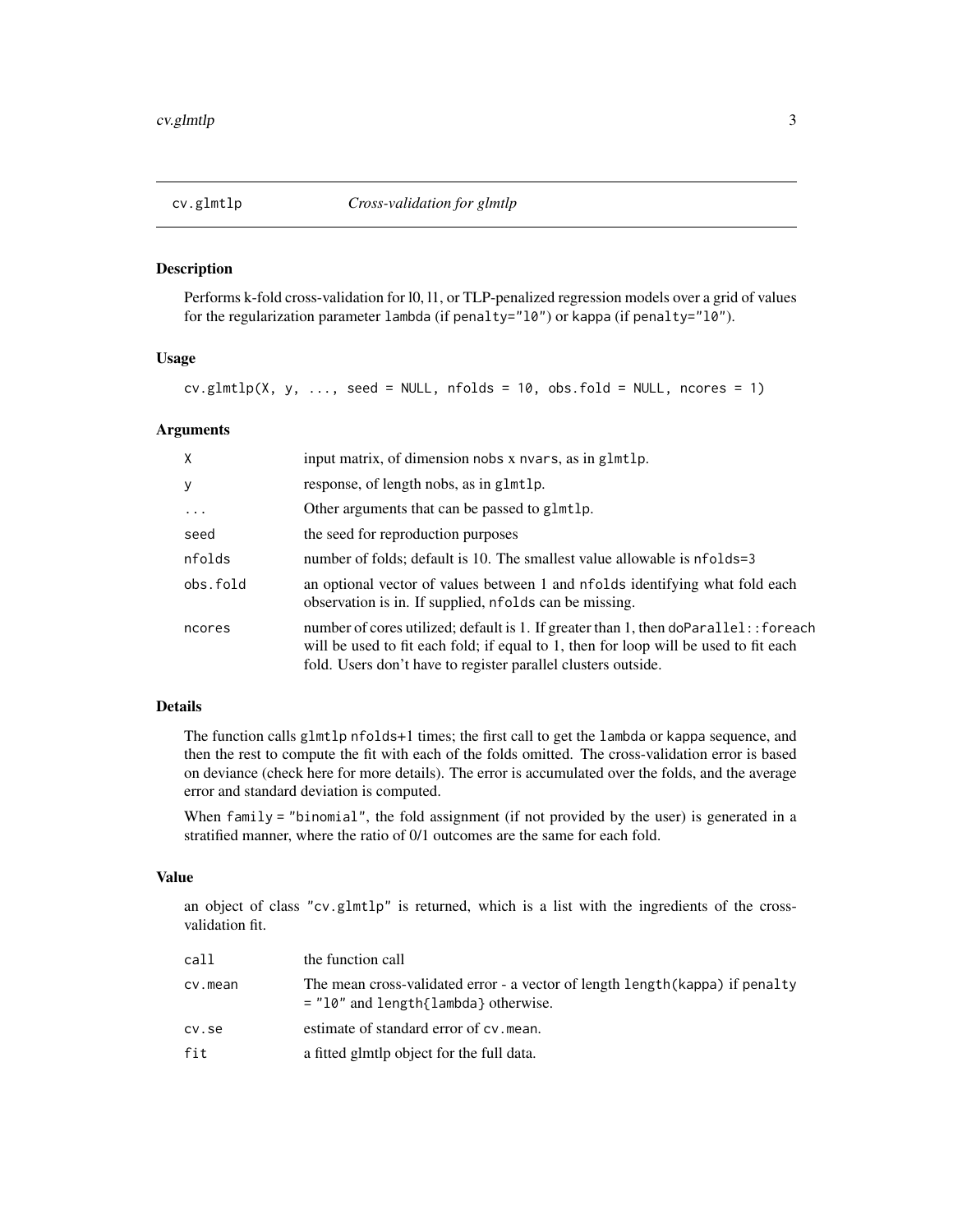| idx.min    | the index of the lambda or kappa sequence that corresponding to the smallest<br>cy mean error. |
|------------|------------------------------------------------------------------------------------------------|
| kappa      | the values of kappa used in the fits, available when penalty = $'10'$ .                        |
| kappa.min  | the value of kappa that gives the minimum $cv$ mean, available when penalty =<br>'10'.         |
| lambda     | the values of lambda used in the fits.                                                         |
| lambda.min | value of lambda that gives minimum cv.mean, available when penalty is '11' or<br>'tlp'.        |
| null.dev   | null deviance of the model.                                                                    |
| obs.fold   | the fold id for each observation used in the CV.                                               |

#### Author(s)

Chunlin Li, Yu Yang, Chong Wu Maintainer: Yu Yang <yang6367@umn.edu>

#### References

Shen, X., Pan, W., & Zhu, Y. (2012). *Likelihood-based selection and sharp parameter estimation. Journal of the American Statistical Association, 107(497), 223-232.* Shen, X., Pan, W., Zhu, Y., & Zhou, H. (2013). *On constrained and regularized high-dimensional regression. Annals of the Institute of Statistical Mathematics, 65(5), 807-832.* Li, C., Shen, X., & Pan, W. (2021). *Inference for a Large Directed Graphical Model with Interventions. arXiv preprint arXiv:2110.03805.* Yang, Y., & Zou, H. (2014). *A coordinate majorization descent algorithm for l1 penalized learning. Journal of Statistical Computation and Simulation, 84(1), 84-95.* Two R package Github: *ncvreg* and *glmnet*.

# See Also

glmtlp and plot, predict, and coef methods for "cv.glmtlp" objects.

```
# Gaussian
X <- matrix(rnorm(100 * 20), 100, 20)
y \le - rnorm(100)cv.fit <- cv.glmtlp(X, y, family = "gaussian", penalty = "l1", seed=2021)
# Binomial
X \le - matrix(rnorm(100 * 20), 100, 20)
y \le - sample(c(0,1), 100, replace = TRUE)
cv.fit <- cv.glmtlp(X, y, family = "binomial", penalty = "l1", seed=2021)
```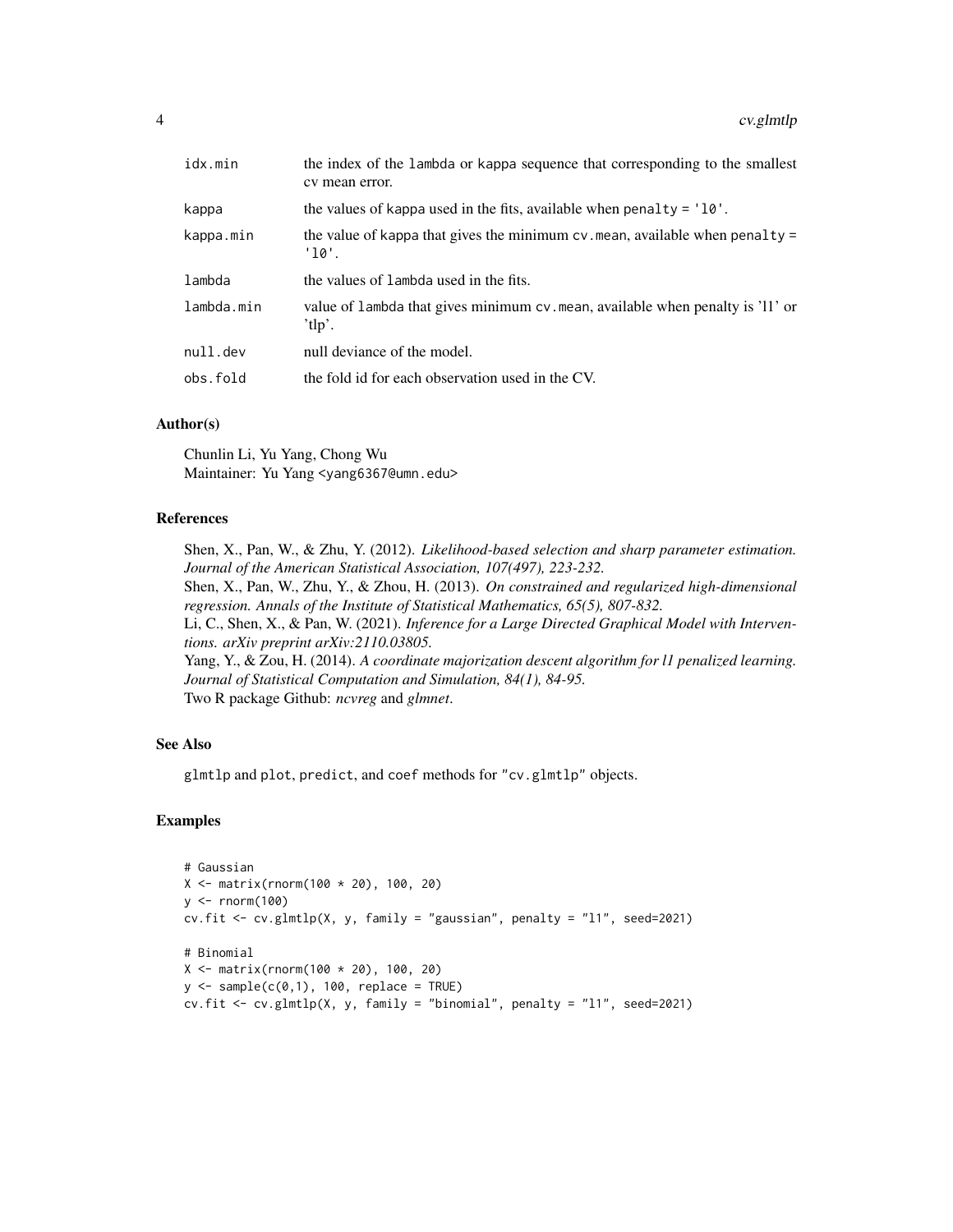<span id="page-4-0"></span>

#### Description

A data set simulated for illustrating linear regression models. Generated by gen.gaussian.data(n  $= 200$ ,  $p = 20$ , seed = 2021).

#### Usage

data(gau\_data)

#### Format

A list with five elements: design matrix X, response y, correlation structure of the covariates Sigma, true beta beta, and the noise level sigma.

X design matrix

y response

beta true beta values

sigma the noise level

# Examples

```
data("gau_data")
cv.fit <- cv.glmtlp(gau_data$X, gau_data$y, family = "gaussian", penalty = "tlp")
plot(cv.fit)
```
gen.binomial.data *Simulate a binomial data set*

#### Description

Simulate a data set with binary response following the logistic regression model.

#### Usage

```
gen.binomial.data(n, p, rho = 0, kappa = 5, beta.type = 1, seed = 2021)
```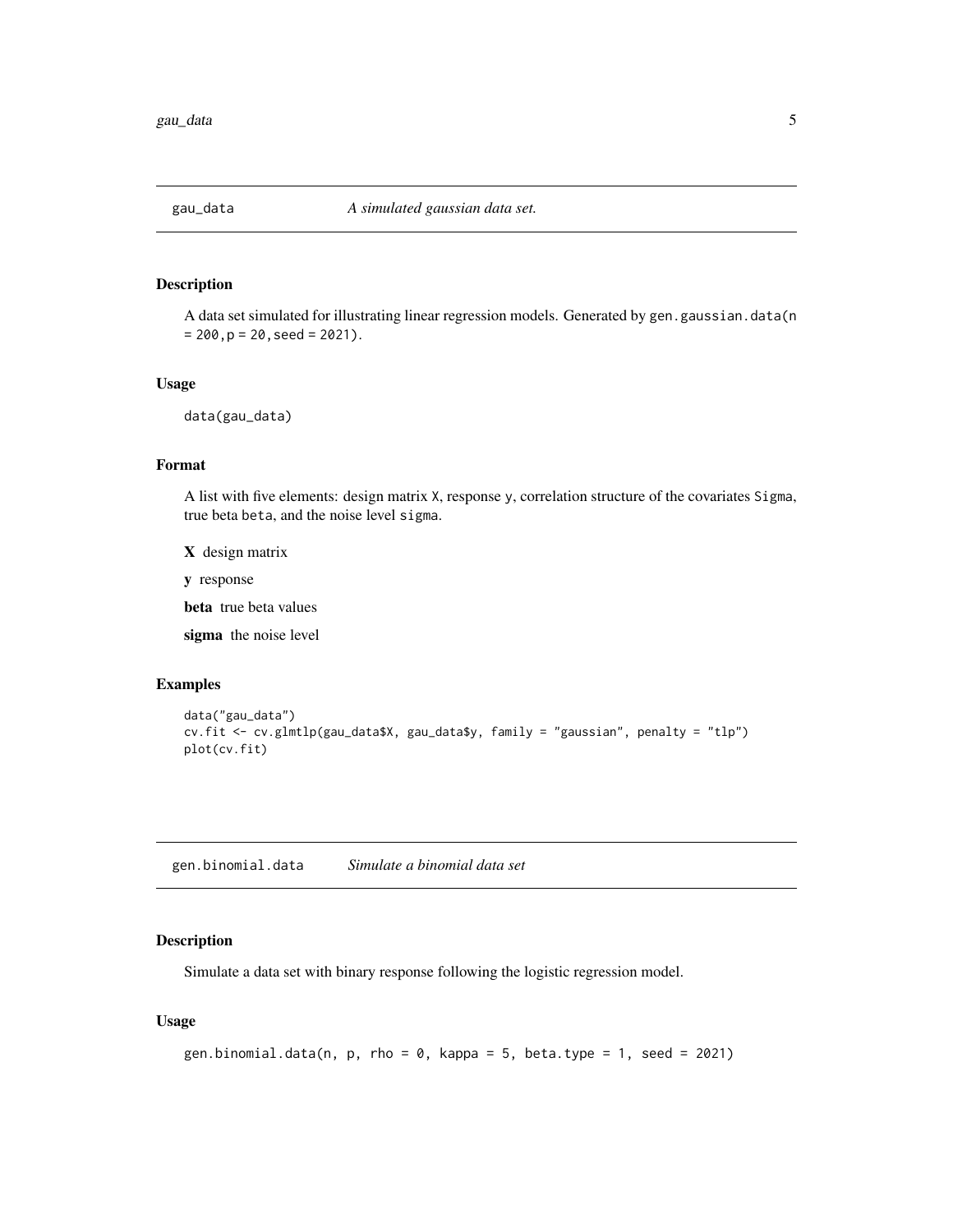# <span id="page-5-0"></span>Arguments

| $\mathsf{n}$ | Sample size.                                                                                                                                                                                                                                                                                                                                                                                                                                                                                                                                                                                                       |
|--------------|--------------------------------------------------------------------------------------------------------------------------------------------------------------------------------------------------------------------------------------------------------------------------------------------------------------------------------------------------------------------------------------------------------------------------------------------------------------------------------------------------------------------------------------------------------------------------------------------------------------------|
| p            | Number of covariates.                                                                                                                                                                                                                                                                                                                                                                                                                                                                                                                                                                                              |
| rho          | The parameter defining the $AR(1)$ correlation matrix.                                                                                                                                                                                                                                                                                                                                                                                                                                                                                                                                                             |
| kappa        | The number of nonzero coefficients.                                                                                                                                                                                                                                                                                                                                                                                                                                                                                                                                                                                |
| beta.type    | Numeric indicator for choosing the beta type. For beta.type $= 1$ , the true co-<br>efficient vector has kappa components being 1, roughly equally distributed be-<br>tween 1 to p. For beta. type = 2, the first kappa values are 1, and the rest are<br>0. For beta. type = 3, the first kappa values are equally-spaced values from 10<br>to 0.5, and the rest are 0. For beta. type = 4, the first kappa values are the first<br>kappa values in $c(-10, -6, -2, 2, 6, 10)$ , and the rest are 0. For beta. type = 5,<br>the first kappa values are 1, and the rest decay exponentially to 0 with base $0.5$ . |
| seed         | The seed for reproducibility. Default is 2021.                                                                                                                                                                                                                                                                                                                                                                                                                                                                                                                                                                     |

# Value

A list containing the simulated data.

| Χ    | the covariate matrix, of dimension n x p. |
|------|-------------------------------------------|
| У    | the response, of length n.                |
| beta | the true coefficients, of length p.       |

# Examples

```
bin_data <- gen.binomial.data(n = 200, p = 20, seed = 2021)
head(bin_data$X)
head(bin_data$y)
head(bin_data$beta)
```
gen.gaussian.data *Simulate a gaussian data set*

# Description

Simulate a data set with gaussian response following the linear regression model.

# Usage

```
gen.gaussian.data(
 n,
 p,
 rho = 0,
 kappa = 5,
 beta.type = 1,
 snr = 1,
  seed = 2021
)
```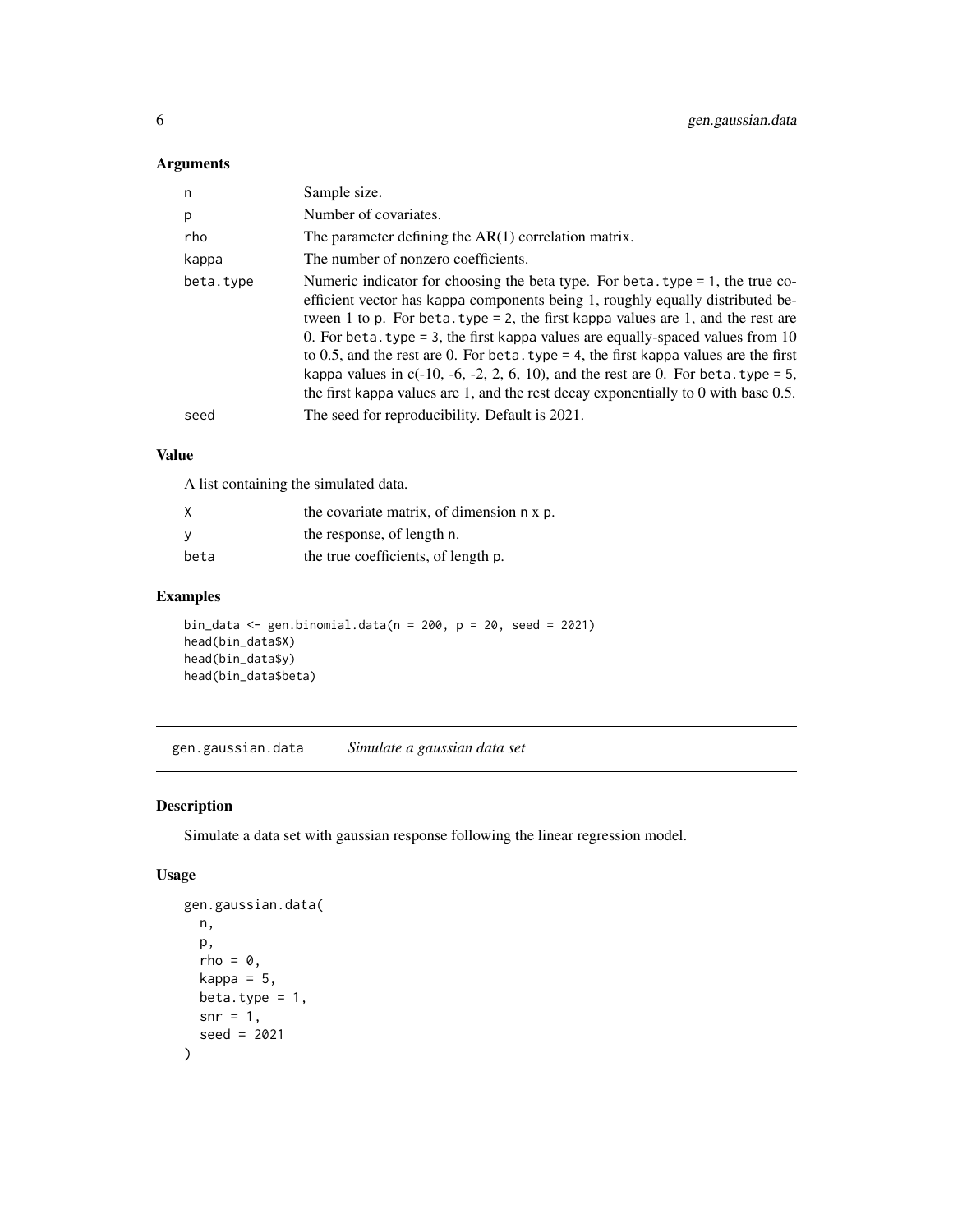#### <span id="page-6-0"></span>glmtlp **2006** 30 and 2006 30 and 2007 30 and 2007 30 and 2007 30 and 2007 30 and 30 and 30 and 30 and 30 and 30 and 30 and 30 and 30 and 30 and 30 and 30 and 30 and 30 and 30 and 30 and 30 and 30 and 30 and 30 and 30 and 3

#### Arguments

| n         | Sample size.                                                                                                                                                                                                                                                                                                                                                                                                                                                                                                                                                                                                         |
|-----------|----------------------------------------------------------------------------------------------------------------------------------------------------------------------------------------------------------------------------------------------------------------------------------------------------------------------------------------------------------------------------------------------------------------------------------------------------------------------------------------------------------------------------------------------------------------------------------------------------------------------|
| p         | Number of covariates.                                                                                                                                                                                                                                                                                                                                                                                                                                                                                                                                                                                                |
| rho       | The parameter defining the $AR(1)$ correlation matrix.                                                                                                                                                                                                                                                                                                                                                                                                                                                                                                                                                               |
| kappa     | The number of nonzero coefficients.                                                                                                                                                                                                                                                                                                                                                                                                                                                                                                                                                                                  |
| beta.type | Numeric indicator for choosing the beta type. For beta type $= 1$ , the true co-<br>efficient vector has kappa components being 1, roughly equally distributed be-<br>tween 1 to p. For beta. type = 2, the first kappa values are 1, and the rest are<br>0. For beta. type = 3, the first kappa values are equally-spaced values from 10<br>to 0.5, and the rest are 0. For beta. type = 4, the first kappa values are the first<br>kappa values in $c(-10, -6, -2, 2, 6, 10)$ , and the rest are 0. For beta. type = 5,<br>the first kappa values are 1, and the rest decay exponentially to $0$ with base $0.5$ . |
| snr       | Signal-to-noise ratio. Default is 1.                                                                                                                                                                                                                                                                                                                                                                                                                                                                                                                                                                                 |
| seed      | The seed for reproducibility. Default is 2021.                                                                                                                                                                                                                                                                                                                                                                                                                                                                                                                                                                       |

#### Value

A list containing the simulated data.

| X            | the covariate matrix, of dimension n x p. |
|--------------|-------------------------------------------|
| <sub>y</sub> | the response, of length n.                |
| beta         | the true coefficients, of length p.       |
| sigma        | the standard error of the noise.          |

#### Examples

```
gau_data <- gen.gaussian.data(n = 200, p = 20, seed = 2021)
head(gau_data$X)
head(gau_data$y)
head(gau_data$beta)
gau_data$sigma
```
glmtlp *Fit a GLM with L0, L1, or TLP Penalization*

#### Description

Fit generalized linear models via penalized maximum likelihood. The regularization path is computed for the l0, lasso, or truncated lasso penalty at a grid of values for the regularization parameter lambda or kappa. Fits linear and logistic regression models.

The package provides 3 penalties: l0, l1, and tlp and 3 distribution families: gaussian, binomial, and poisson.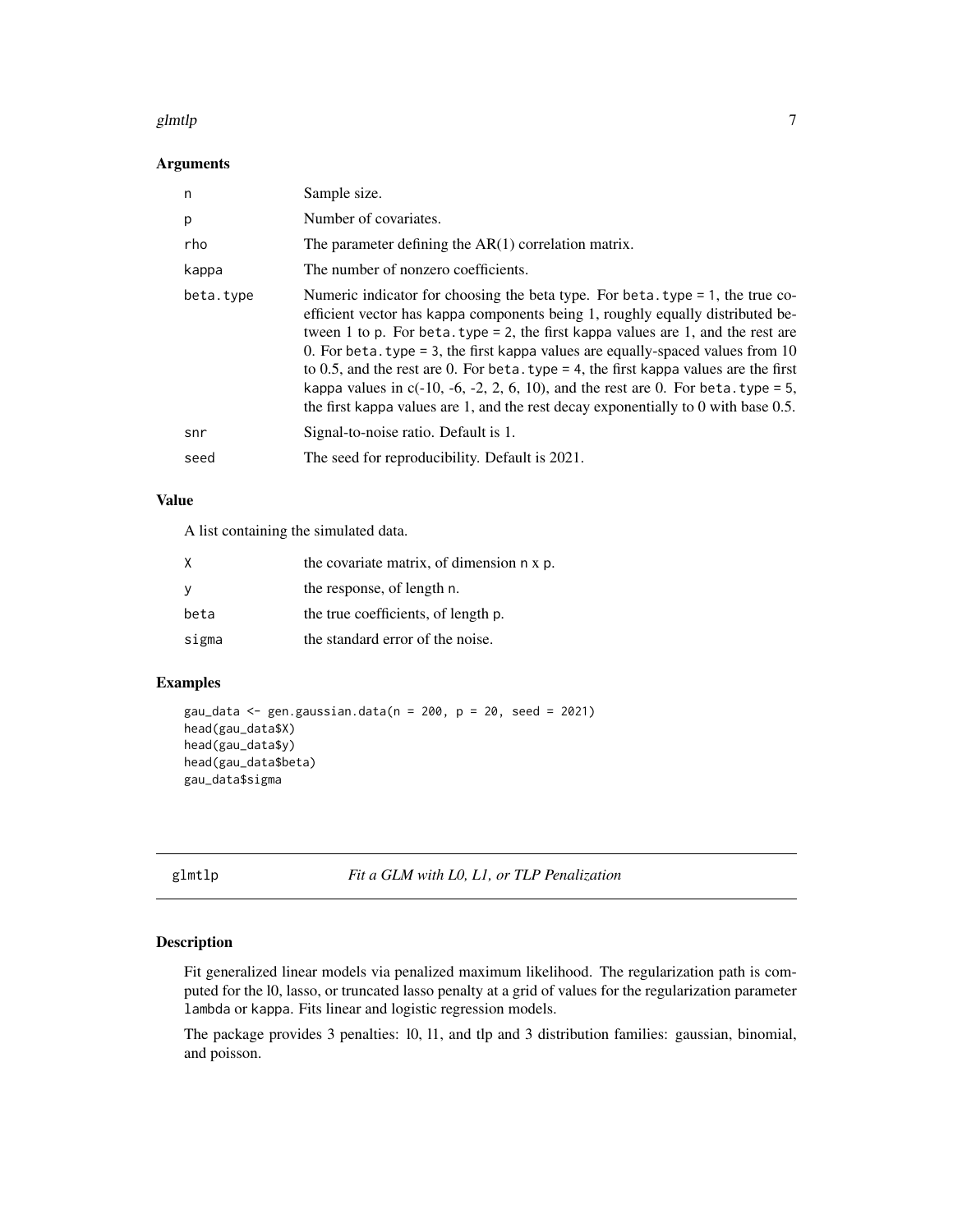# Usage

```
glmtlp(
 X,
 y,
  family = c("gaussian", "binomial"),
 penalty = c("l0", "l1", "tlp"),
 nlambda = ifelse(penalty == "10", 50, 100),lambda.min.ratio = ifelse(nobs < nvars, 0.05, 0.001),
  lambda = NULL,
 kappa = NULL,
  tau = 0.3 * sqrt(log(nvars)/nobs),
 delta = 2,
  tol = 1e-04,weights = NULL,
 penalty.factor = rep(1, nvars),
  standardize = FALSE,
 dc.maxit = 20,
  cd.maxit = 10000,nr.maxit = 20,
  ...
)
```

| X                | Input matrix, of dimension nobs x nvars; each row is an observation vector.                                                                                                                                                                                                                                                                                                                                                                                                                                                                                   |  |
|------------------|---------------------------------------------------------------------------------------------------------------------------------------------------------------------------------------------------------------------------------------------------------------------------------------------------------------------------------------------------------------------------------------------------------------------------------------------------------------------------------------------------------------------------------------------------------------|--|
| y                | Response variable, of length nobs. For family="gaussian", it should be quan-<br>titative; for family="binomial", it should be either a factor with two levels or<br>a binary vector.                                                                                                                                                                                                                                                                                                                                                                          |  |
| family           | A character string representing one of the built-in families. See Details section<br>below.                                                                                                                                                                                                                                                                                                                                                                                                                                                                   |  |
| penalty          | A character string representing one of the built-in penalties. "10" represents<br>the $L_0$ penalty, "11" represents the lasso-type penalty ( $L_1$ penalty), and "t1p"<br>represents the truncated lasso penalty.                                                                                                                                                                                                                                                                                                                                            |  |
| nlambda          | The number of lambda values. Default is 100.                                                                                                                                                                                                                                                                                                                                                                                                                                                                                                                  |  |
| lambda.min.ratio |                                                                                                                                                                                                                                                                                                                                                                                                                                                                                                                                                               |  |
|                  | The smallest value for lambda, as a fraction of lambda. max, the smallest value<br>for which all coefficients are zero. The default depends on the sample size<br>nobs relative to the number of variables nyars. If nobs > nyars, the default<br>is $0.0001$ , and if nobs $\leq$ nvars, the default is $0.01$ .                                                                                                                                                                                                                                             |  |
| lambda           | A user-supplied 1 ambda sequence. Typically, users should let the program com-<br>pute its own lambda sequence based on nlambda and lambda.min.ratio. Sup-<br>plying a value of lambda will override this. WARNING: please use this option<br>with care. glmtlp relies on warms starts for speed, and it's often faster to fit<br>a whole path than a single fit. Therefore, provide a decreasing sequence of<br>lambda values if you want to use this option. Also, when penalty = $'10'$ , it is<br>not recommended for the users to supply this parameter. |  |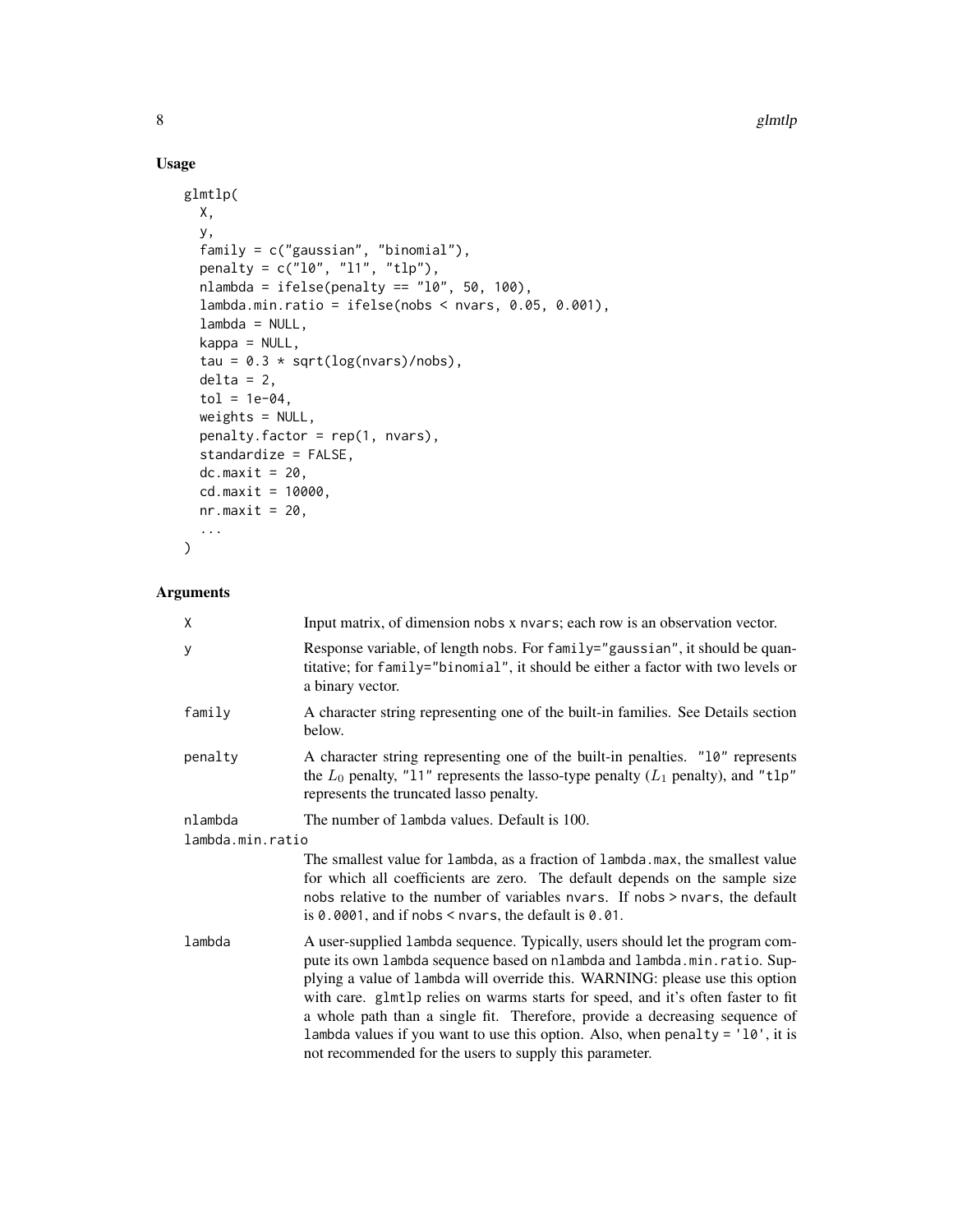#### glmtlp **9**

| kappa          | A user-supplied kappa sequence. Typically, users should let the program com-<br>pute its own kappa sequence based on nvars and nobs. This sequence is used<br>when penalty = $'10'$ . |
|----------------|---------------------------------------------------------------------------------------------------------------------------------------------------------------------------------------|
| tau            | A tuning parameter used in the TLP-penalized regression models. Default is<br>$0.3 * sqrt(log(nvars)/nobs)$ .                                                                         |
| delta          | A tuning parameter used in the coordinate majorization descent algorithm. See<br>Yang, Y., & Zou, H. $(2014)$ in the reference for more detail.                                       |
| tol            | Tolerance level for all iterative optimization algorithms.                                                                                                                            |
| weights        | Observation weights. Default is 1 for each observation.                                                                                                                               |
| penalty.factor | Separate penalty factors applied to each coefficient, which allows for differential<br>shrinkage. Default is 1 for all variables.                                                     |
| standardize    | Logical. Whether or not standardize the input matrix X; default is TRUE.                                                                                                              |
| dc.maxit       | Maximum number of iterations for the DC (Difference of Convex Functions)<br>programming; default is 20.                                                                               |
| cd.maxit       | Maximum number of iterations for the coordinate descent algorithm; default is<br>$10^{4}$ .                                                                                           |
| nr.maxit       | Maximum number of iterations for the Newton-Raphson method; default is 500.                                                                                                           |
| $\cdots$       | Additional arguments.                                                                                                                                                                 |

# Details

The sequence of models indexed by lambda (when penalty =  $c('11', 'tlp'))$  or kappa (when penalty = 'l0') is fit by the coordinate descent algorithm.

The objective function for the "gaussian" family is:

$$
1/2RSS/nobs + \lambda * penalty,
$$

and for the other models it is:

$$
-loglik/nobs + \lambda * penalty.
$$

Also note that, for "gaussian", glmtlp standardizes y to have unit variance (using  $1/(n-1)$  formula).

## Details on family option

glmtlp currently only supports built-in families, which are specified by a character string. For all families, the returned object is a regularization path for fitting the generalized linear regression models, by maximizing the corresponding penalized log-likelihood. glmtlp(...,family="binomial") fits a traditional logistic regression model for the log-odds.

## Details on penalty option

The built-in penalties are specified by a character string. For l0 penalty, kappa sequence is used for generating the regularization path, while for l1 and tlp penalty, lambda sequence is used for generating the regularization path.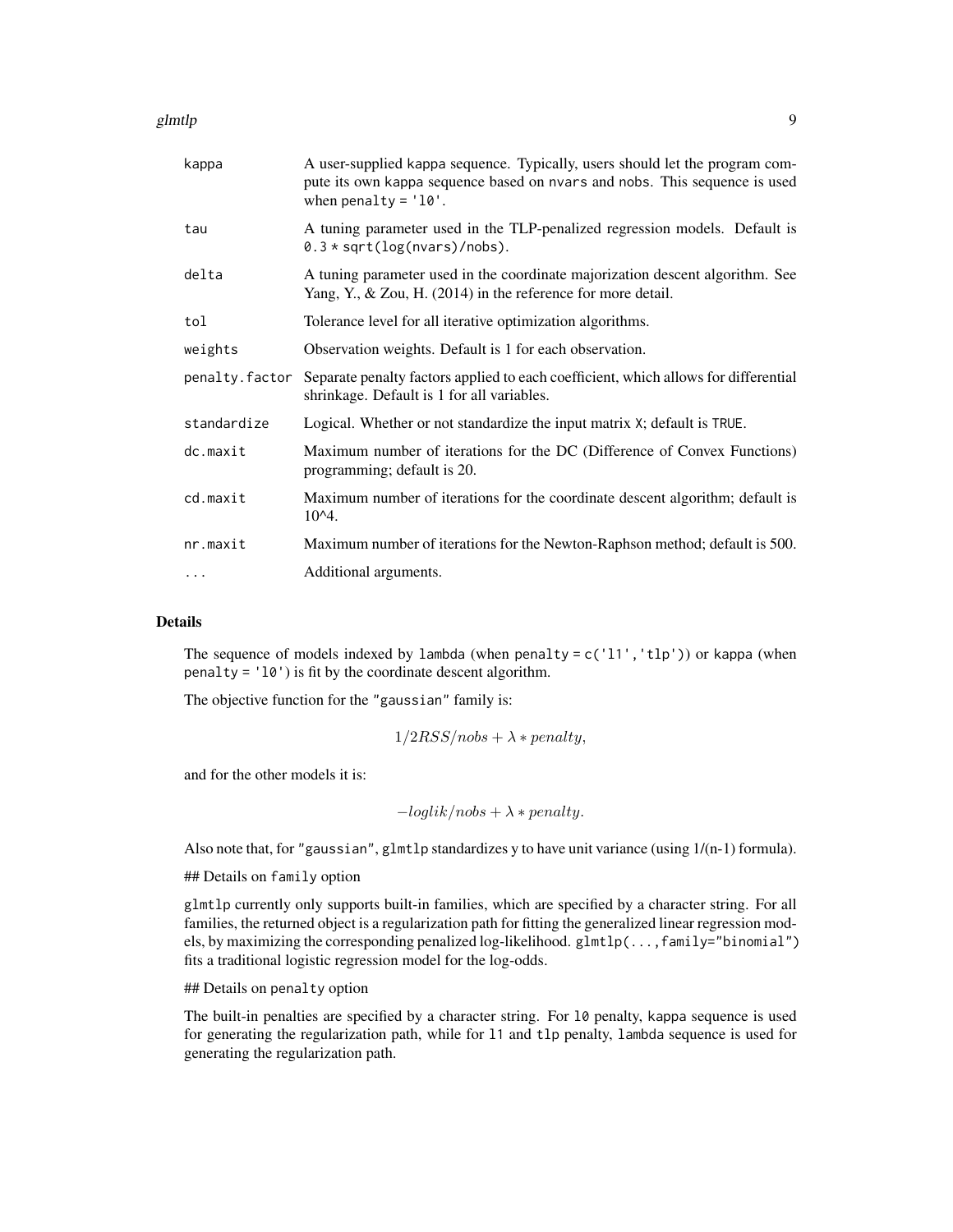#### Value

An object with S3 class "glmtlp".

| beta      | a nvars x length (kappa) matrix of coefficients when penalty = $'10'$ ; or a<br>nvars x length(lambda) matrix of coefficients when penalty = $c('11', 'tlp')$ . |
|-----------|-----------------------------------------------------------------------------------------------------------------------------------------------------------------|
| call      | the call that produces this object.                                                                                                                             |
| family    | the distribution family used in the model fitting.                                                                                                              |
| intercept | the intercept vector, of length (kappa) when penalty = $'10'$ or length (lambda)<br>when penalty = $c('11', 'tlp').$                                            |
| lambda    | the actual sequence of lambda values used. Note that the length may be smaller<br>than the provided nlambda due to removal of saturated values.                 |
| penalty   | the penalty type in the model fitting.                                                                                                                          |
|           | penalty factor the penalty factor for each coefficient used in the model fitting.                                                                               |
| tau       | the tuning parameter used in the model fitting, available when penalty $=$ $'tlp'.$                                                                             |

#### glmtlp functions

'glmtlp()', 'cv.glmtlp()'

#### Author(s)

Chunlin Li, Yu Yang, Chong Wu Maintainer: Yu Yang <yang6367@umn.edu>

#### References

Shen, X., Pan, W., & Zhu, Y. (2012). *Likelihood-based selection and sharp parameter estimation. Journal of the American Statistical Association, 107(497), 223-232.* Shen, X., Pan, W., Zhu, Y., & Zhou, H. (2013). *On constrained and regularized high-dimensional regression. Annals of the Institute of Statistical Mathematics, 65(5), 807-832.* Li, C., Shen, X., & Pan, W. (2021). *Inference for a Large Directed Graphical Model with Interventions. arXiv preprint arXiv:2110.03805.* Yang, Y., & Zou, H. (2014). *A coordinate majorization descent algorithm for l1 penalized learning. Journal of Statistical Computation and Simulation, 84(1), 84-95.* Two R package Github: *ncvreg* and *glmnet*.

#### See Also

print, predict, coef and plot methods, and the cv.glmtlp function.

```
# Gaussian
X <- matrix(rnorm(100 * 20), 100, 20)
y <- rnorm(100)
fit1 <- glmtlp(X, y, family = "gaussian", penalty = "l0")fit2 <- glmtlp(X, y, family = "gaussian", penalty = "11")
```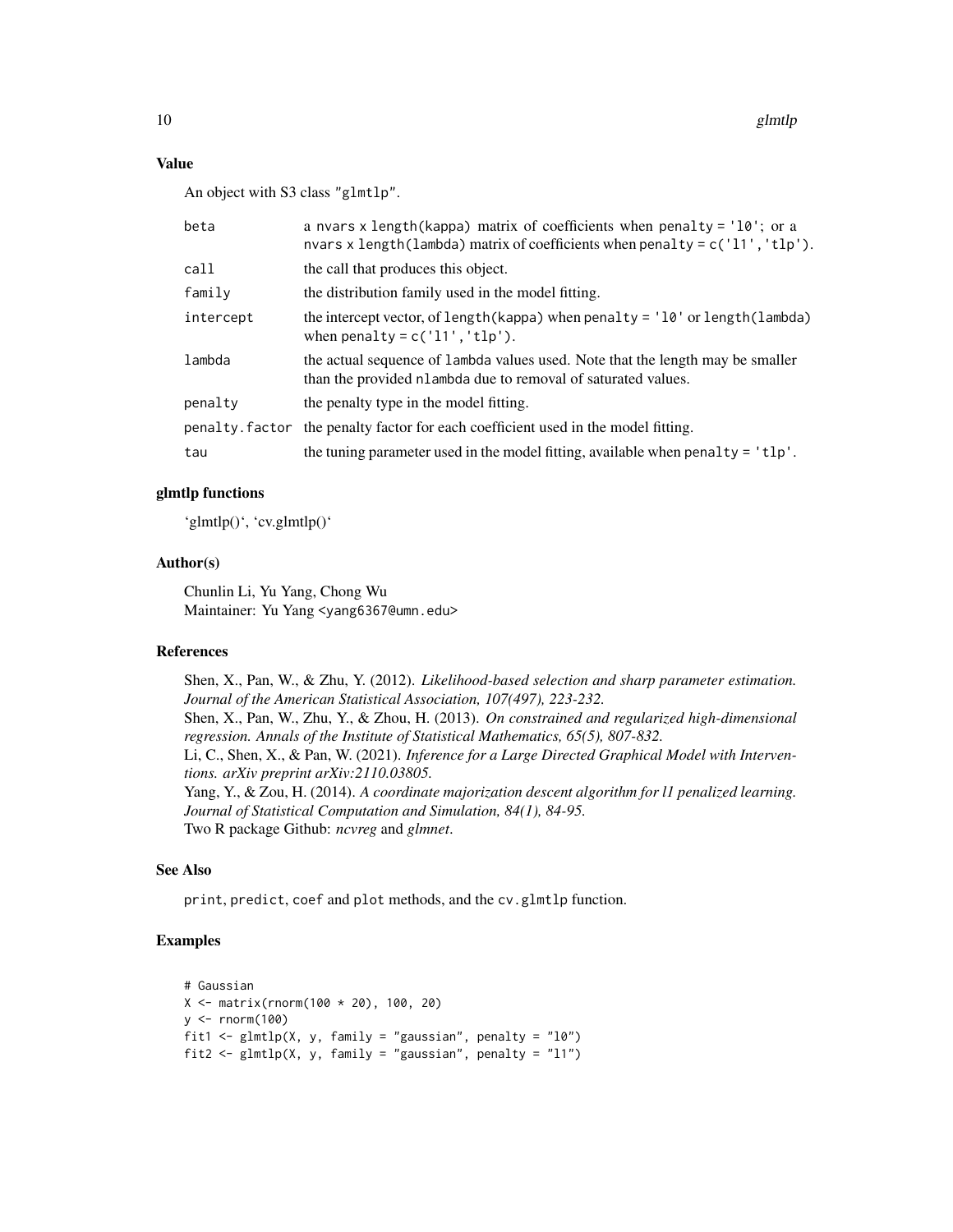#### <span id="page-10-0"></span>plot.cv.glmtlp 11

```
fit3 <- glmtlp(X, y, family = "gaussian", penalty = "tlp")# Binomial
X <- matrix(rnorm(100 * 20), 100, 20)
y \le - sample(c(0, 1), 100, replace = TRUE)
fit \le glmtlp(X, y, family = "binomial", penalty = "l1")
```
plot.cv.glmtlp *Plot Method for a "cv.glmtlp" Object*

#### **Description**

Plots the cross-validation curve, and the upper and lower standard deviation curves, as a function of the lambda or kappa values.

#### Usage

```
## S3 method for class 'cv.glmtlp'
plot(x, vertical-line = TRUE, ...)
```
#### Arguments

|                         | Fitted cv.glmtlp object                                                                      |
|-------------------------|----------------------------------------------------------------------------------------------|
|                         | vertical.line Logical. Whether or not include a vertical line indicating the position of the |
|                         | index which gives the smallest CV error.                                                     |
| $\cdot$ $\cdot$ $\cdot$ | Additional arguments.                                                                        |

#### Details

The generated plot is a ggplot object, and therefore, the users are able to customize the plots following the ggplot2 syntax.

#### Author(s)

Chunlin Li, Yu Yang, Chong Wu Maintainer: Yu Yang <yang6367@umn.edu>

#### References

Shen, X., Pan, W., & Zhu, Y. (2012). *Likelihood-based selection and sharp parameter estimation. Journal of the American Statistical Association, 107(497), 223-232.* Shen, X., Pan, W., Zhu, Y., & Zhou, H. (2013). *On constrained and regularized high-dimensional regression. Annals of the Institute of Statistical Mathematics, 65(5), 807-832.* Li, C., Shen, X., & Pan, W. (2021). *Inference for a Large Directed Graphical Model with Interventions. arXiv preprint arXiv:2110.03805.* Yang, Y., & Zou, H. (2014). *A coordinate majorization descent algorithm for l1 penalized learning. Journal of Statistical Computation and Simulation, 84(1), 84-95.* Two R package Github: *ncvreg* and *glmnet*.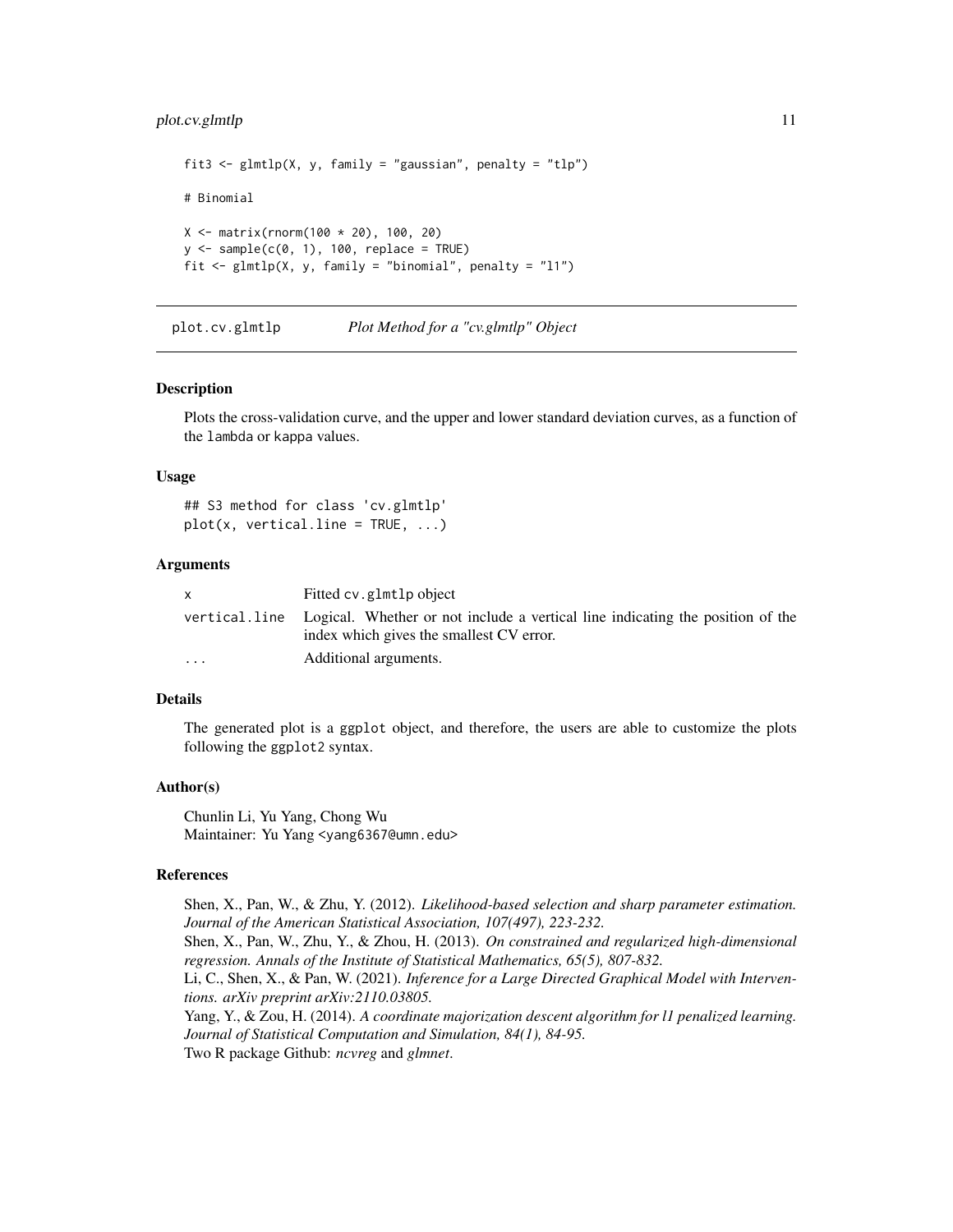#### Examples

```
X \le - matrix(rnorm(100 * 20), 100, 20)
y \le - rnorm(100)cv.fit <- cv.glmtlp(X, y, family = "gaussian", penalty = "tlp")
plot(cv.fit)
plot(cv.fit, vertical.line = FALSE)
cv.fit2 <- cv.glmtlp(X, y, family = "gaussian", penalty = "l0")
plot(cv.fit2)
plot(cv.fit2, vertical.line = FALSE)
data("gau_data")
cv.fit <- cv.glmtlp(gau_data$X, gau_data$y, family = "gaussian", penalty = "tlp")
plot(cv.fit)
data("bin_data")
cv.fit <- cv.glmtlp(bin_data$X, bin_data$y, family = "binomial", penalty = "l1")
plot(cv.fit)
```
plot.glmtlp *Plot Method for a "glmtlp" Object*

#### Description

Generates a solution path plot for a fitted "glmtlp" object.

#### Usage

```
## S3 method for class 'glmtlp'
plot(
  x,
 xvar = c("lambda", "kappa", "deviance", "l1_norm", "log_lambda"),
 xlab = iname,
 ylab = "Coefficients",
 title = "Solution Path",
 label = FALSE,
 label.size = 3,
  ...
\mathcal{L}
```

| $\mathsf{x}$ | Fitted glmtlp object.                                                                                                         |
|--------------|-------------------------------------------------------------------------------------------------------------------------------|
| xvar         | The x-axis variable to plot against, including "lambda", "kappa", "deviance",<br>$"11$ norm", and $"log$ lambda".             |
| xlab         | The x-axis label of the plot, default is "Lambda", "Kappa", "Fraction of Explained<br>Deviance", "L1 Norm", and "Log Lambda". |

<span id="page-11-0"></span>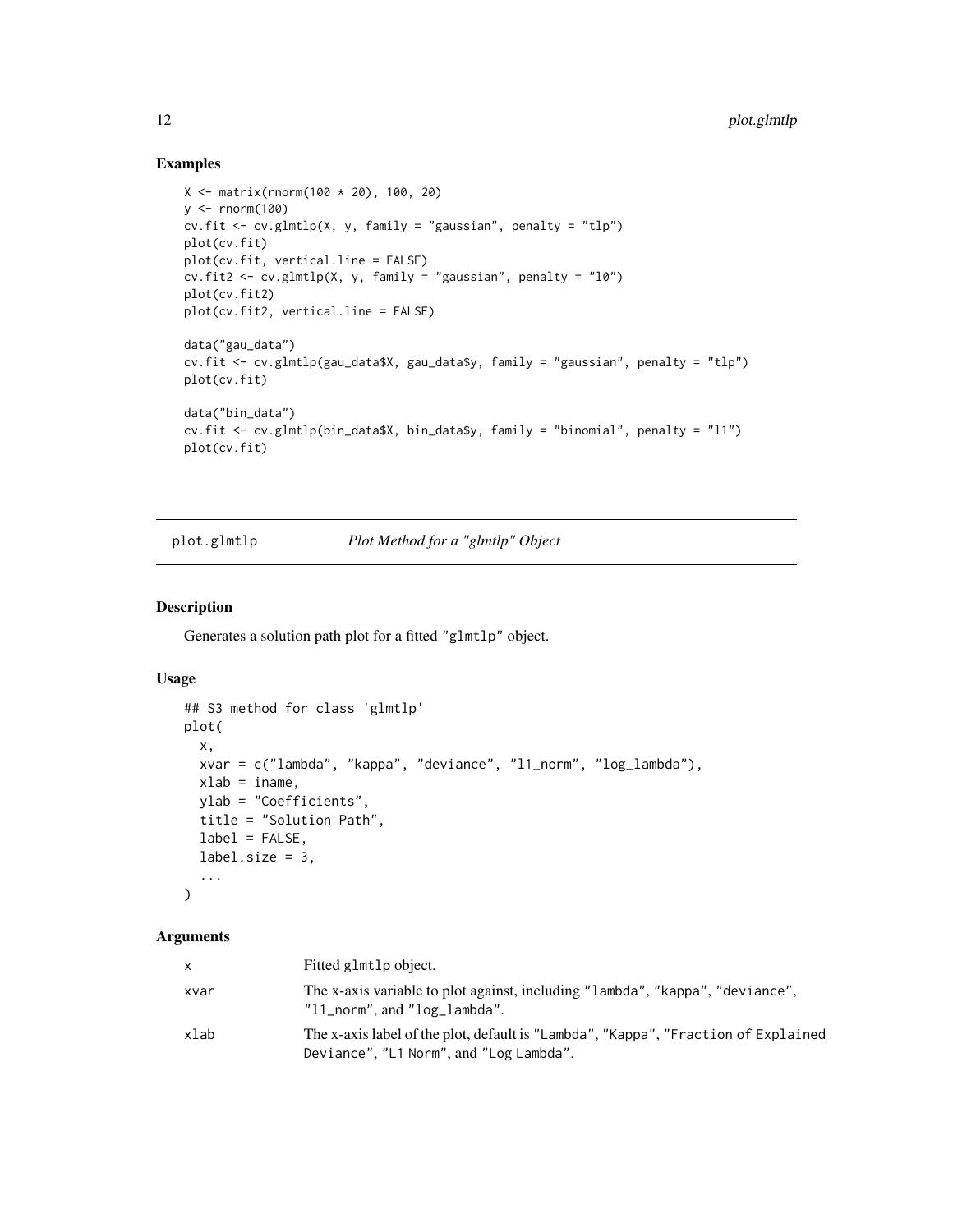| vlab       | The y-axis label of the plot, default is "Coefficients".                                      |
|------------|-----------------------------------------------------------------------------------------------|
| title      | The main title of the plot, default is "Solution Path".                                       |
| label      | Logical, whether or not attach the labels for the non-zero coefficients, default is<br>FALSE. |
| label.size | The text size of the labels, default is 3.                                                    |
| $\cdots$   | Additional arguments.                                                                         |

#### Details

The generated plot is a ggplot object, and therefore, the users are able to customize the plots following the ggplot2 syntax.

## Value

A ggplot object.

#### Author(s)

Chunlin Li, Yu Yang, Chong Wu Maintainer: Yu Yang <yang6367@umn.edu>

#### References

Shen, X., Pan, W., & Zhu, Y. (2012). *Likelihood-based selection and sharp parameter estimation. Journal of the American Statistical Association, 107(497), 223-232.* Shen, X., Pan, W., Zhu, Y., & Zhou, H. (2013). *On constrained and regularized high-dimensional regression. Annals of the Institute of Statistical Mathematics, 65(5), 807-832.* Li, C., Shen, X., & Pan, W. (2021). *Inference for a Large Directed Graphical Model with Interventions. arXiv preprint arXiv:2110.03805.* Yang, Y., & Zou, H. (2014). *A coordinate majorization descent algorithm for l1 penalized learning. Journal of Statistical Computation and Simulation, 84(1), 84-95.*

Two R package Github: *ncvreg* and *glmnet*.

#### See Also

print, predict, coef and plot methods, and the cv.glmtlp function.

```
X <- matrix(rnorm(100 * 20), 100, 20)
y \le - rnorm(100)fit \le glmtlp(X, y, family = "gaussian", penalty = "l1")
plot(fit, xvar = "lambda")
plot(fit, xvar = "log_lambda")
plot(fit, xvar = "l1_norm")
plot(fit, xvar = "log_lambda", label = TRUE)
fit2 <- glmtlp(X, y, family = "gaussian", penalty = "l0")plot(fit2, xvar = "kappa", label = TRUE)
```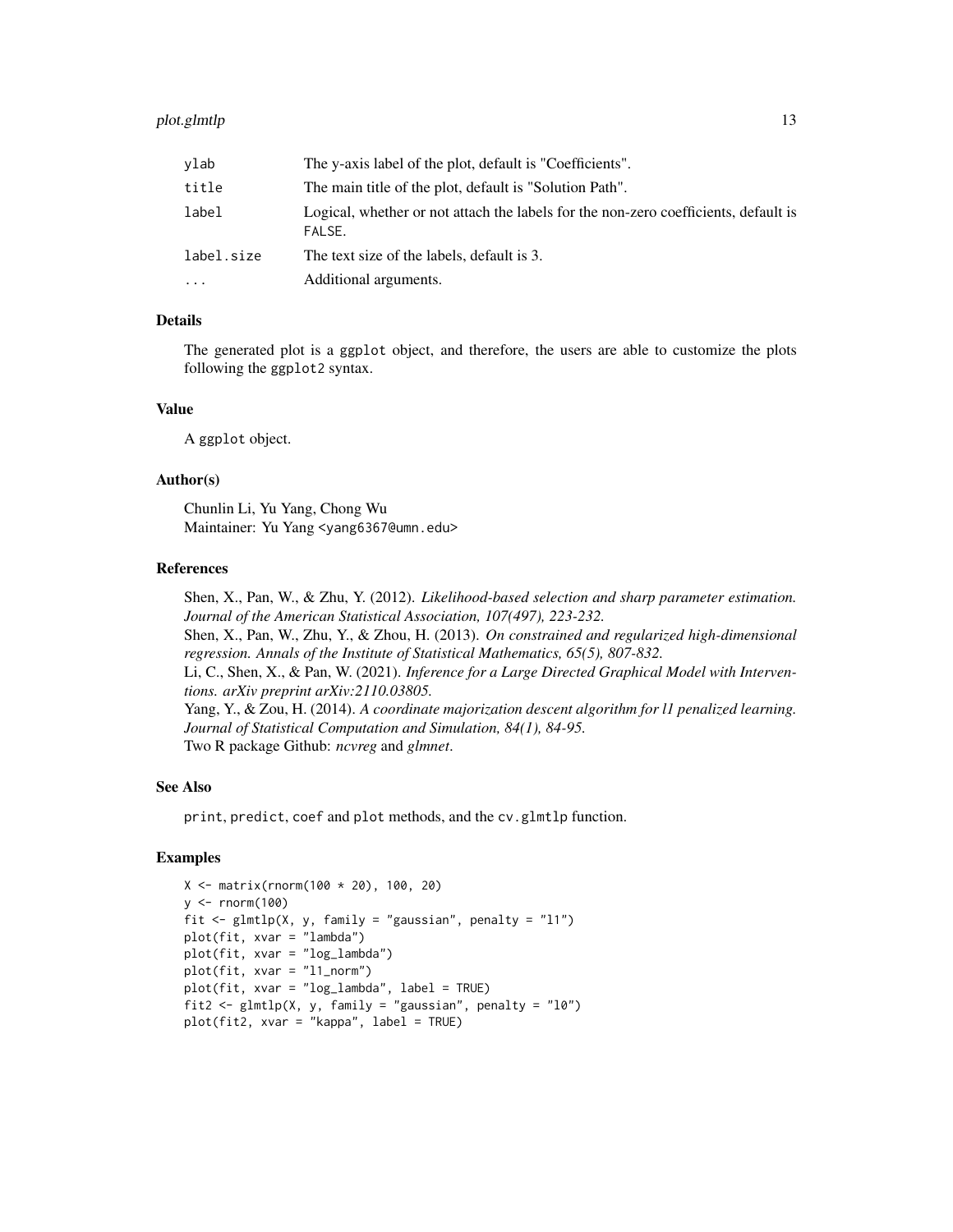<span id="page-13-0"></span>predict.cv.glmtlp *Predict Method for a "cv.glmtlp" Object.*

### Description

Makes predictions for a cross-validated glmtlp model, using the stored "glmtlp" object, and the optimal value chosen for lambda.

# Usage

```
## S3 method for class 'cv.glmtlp'
predict(
 object,
 X,
  type = c("link", "response", "class", "coefficients", "numnzs", "varnzs"),
  lambda = NULL,kappa = NULL,
 which = object$idx.min,
  ...
\mathcal{L}## S3 method for class 'cv.glmtlp'
coef(object, lambda = NULL, kappa = NULL, which = object$idx.min, ...)
```

| object   | Fitted "cv.glmtlp" object.                                                                                                                                                                                                                                                                                                                                                                                                                                                                                                                                                                                                                                                                                                                                                                                                                  |
|----------|---------------------------------------------------------------------------------------------------------------------------------------------------------------------------------------------------------------------------------------------------------------------------------------------------------------------------------------------------------------------------------------------------------------------------------------------------------------------------------------------------------------------------------------------------------------------------------------------------------------------------------------------------------------------------------------------------------------------------------------------------------------------------------------------------------------------------------------------|
| X        | X Matrix of new values for X at which predictions are to be made. Must be a<br>matrix.                                                                                                                                                                                                                                                                                                                                                                                                                                                                                                                                                                                                                                                                                                                                                      |
| type     | Type of prediction to be made. For "gaussian" models, type "link" and<br>"response" are equivalent and both give the fitted values. For "binomial"<br>models, type "link" gives the linear predictors and type "response" gives the<br>fitted probabilities. Type "coefficients" computes the coefficients at the pro-<br>vided values of lambda or kappa. Note that for "binomial" models, results are<br>returned only for the class corresponding to the second level of the factor re-<br>sponse. Type "class" applies only to "binomial" models, and gives the class<br>label corresponding to the maximum probability. Type "numnz" gives the to-<br>tal number of non-zero coefficients for each value of lambda or kappa. Type<br>"varnz" gives a list of indices of the nonzero coefficients for each value of<br>lambda or kappa. |
| lambda   | Value of the penalty parameter lambda at which predictions are to be made<br>Default is NULL.                                                                                                                                                                                                                                                                                                                                                                                                                                                                                                                                                                                                                                                                                                                                               |
| kappa    | Value of the penalty parameter kappa at which predictions are to be made. De-<br>fault is NULL.                                                                                                                                                                                                                                                                                                                                                                                                                                                                                                                                                                                                                                                                                                                                             |
| which    | Index of the penalty parameter lambda or kappa sequence at which predictions<br>are to be made. Default is the idx.min stored in the cv.glmtp object.                                                                                                                                                                                                                                                                                                                                                                                                                                                                                                                                                                                                                                                                                       |
| $\cdots$ | Additional arguments.                                                                                                                                                                                                                                                                                                                                                                                                                                                                                                                                                                                                                                                                                                                                                                                                                       |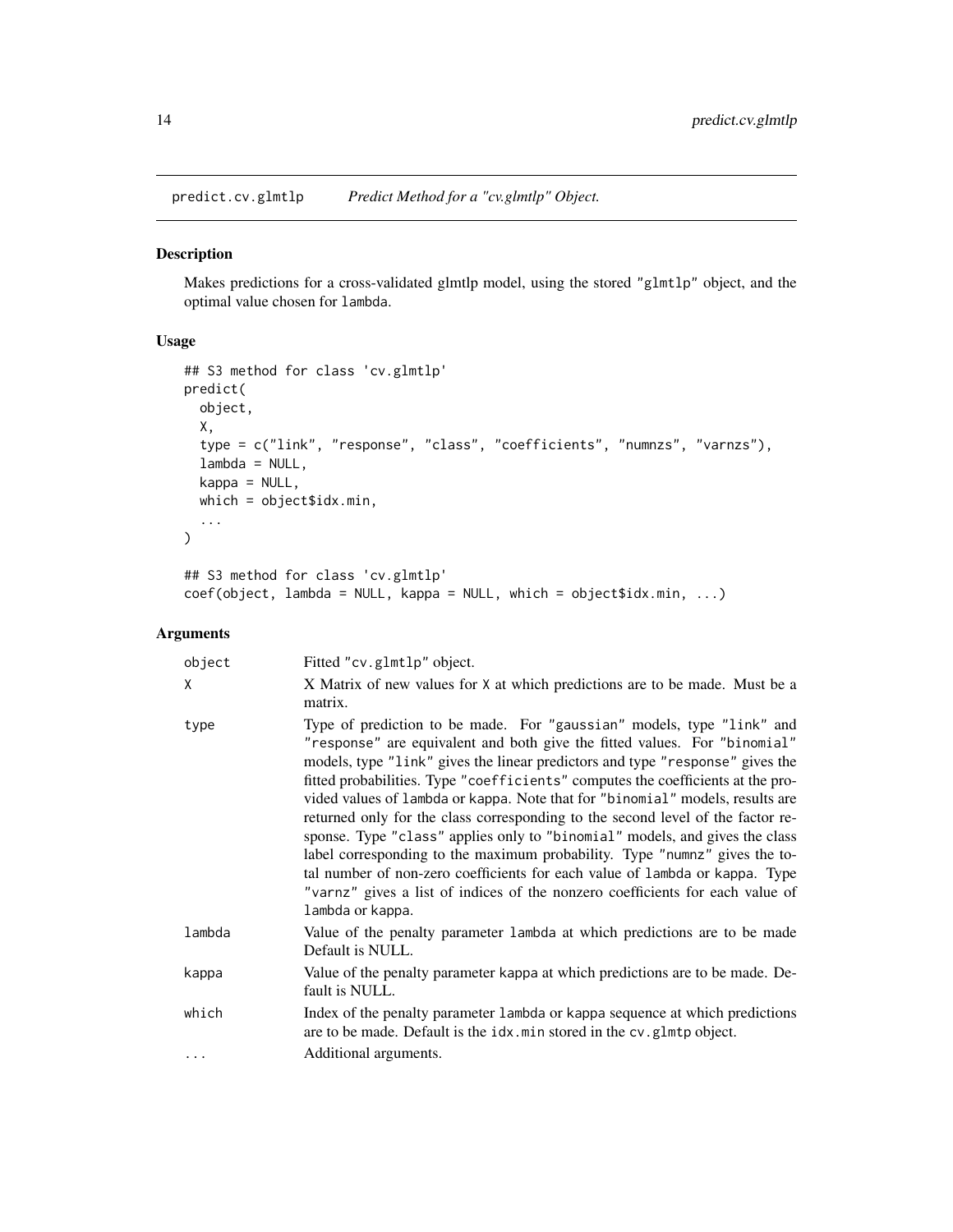# <span id="page-14-0"></span>predict.glmtlp 15

#### Value

The object returned depends on type.

#### Author(s)

Chunlin Li, Yu Yang, Chong Wu Maintainer: Yu Yang <yang6367@umn.edu>

#### References

Shen, X., Pan, W., & Zhu, Y. (2012). *Likelihood-based selection and sharp parameter estimation. Journal of the American Statistical Association, 107(497), 223-232.* Shen, X., Pan, W., Zhu, Y., & Zhou, H. (2013). *On constrained and regularized high-dimensional regression. Annals of the Institute of Statistical Mathematics, 65(5), 807-832.* Li, C., Shen, X., & Pan, W. (2021). *Inference for a Large Directed Graphical Model with Interventions. arXiv preprint arXiv:2110.03805.* Yang, Y., & Zou, H. (2014). *A coordinate majorization descent algorithm for l1 penalized learning. Journal of Statistical Computation and Simulation, 84(1), 84-95.* Two R package Github: *ncvreg* and *glmnet*.

#### See Also

print, predict, coef and plot methods, and the cv.glmtlp function.

#### Examples

```
X <- matrix(rnorm(100 * 20), 100, 20)
y \le - rnorm(100)
cv.fit <- cv.glmtlp(X, y, family = "gaussian", penalty = "l1")
predict(cv.fit, X = X[1:5, ])coef(cv.fit)
predict(cv.fit, X = X[1:5, ], lambda = 0.1)
```
predict.glmtlp *Predict Method for a "glmtlp" Object*

#### **Description**

Predicts fitted values, logits, coefficients and more from a fitted glmtlp object.

#### Usage

```
## S3 method for class 'glmtlp'
predict(
 object,
 X,
  type = c("link", "response", "class", "coefficients", "numnz", "varnz"),
```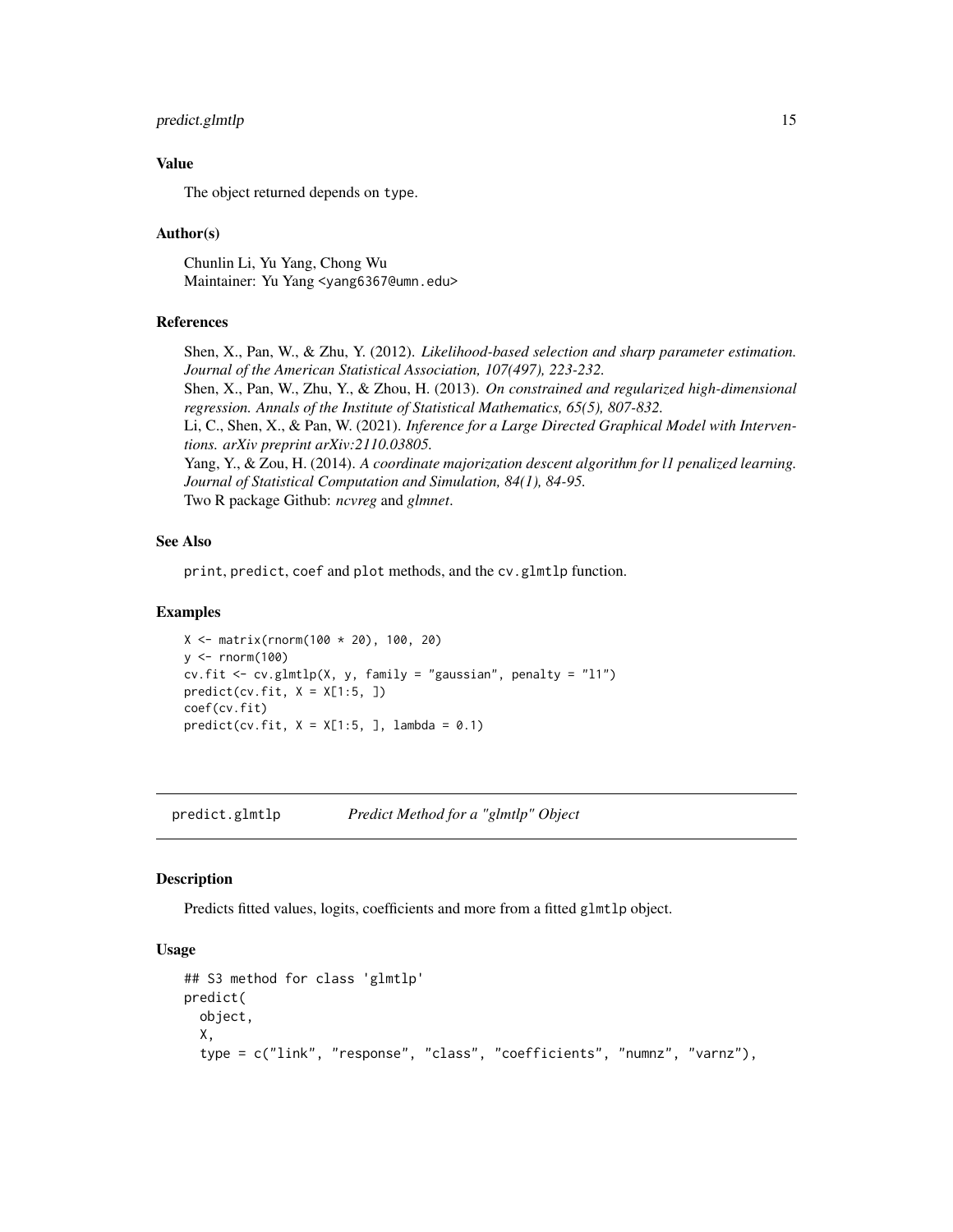```
lambda = NULL,kappa = NULL,
 which = 1:(ifelse(object$penalty == "l0", length(object$kappa),
    length(object$lambda))),
  ...
\mathcal{L}## S3 method for class 'glmtlp'
coef(
 object,
 lambda = NULL,
 kappa = NULL,
 which = 1:(ifelse(object$penalty == "l0", length(object$kappa),
   length(object$lambda))),
 drop = TRUE,...
\mathcal{L}
```
# Arguments

| object   | Fitted glmtlp model object.                                                                                                                                                                                                                                                                                                                                                                                                                                                                                                                                                                                                                                                                                                                                                                                                                 |
|----------|---------------------------------------------------------------------------------------------------------------------------------------------------------------------------------------------------------------------------------------------------------------------------------------------------------------------------------------------------------------------------------------------------------------------------------------------------------------------------------------------------------------------------------------------------------------------------------------------------------------------------------------------------------------------------------------------------------------------------------------------------------------------------------------------------------------------------------------------|
| X        | Matrix of new values for X at which predictions are to be made. Must be a ma-<br>trix. This argument will not used for type=c("coefficients", "numnz", "varnz").                                                                                                                                                                                                                                                                                                                                                                                                                                                                                                                                                                                                                                                                            |
| type     | Type of prediction to be made. For "gaussian" models, type "link" and<br>"response" are equivalent and both give the fitted values. For "binomial"<br>models, type "link" gives the linear predictors and type "response" gives the<br>fitted probabilities. Type "coefficients" computes the coefficients at the pro-<br>vided values of lambda or kappa. Note that for "binomial" models, results are<br>returned only for the class corresponding to the second level of the factor re-<br>sponse. Type "class" applies only to "binomial" models, and gives the class<br>label corresponding to the maximum probability. Type "numnz" gives the to-<br>tal number of non-zero coefficients for each value of lambda or kappa. Type<br>"varnz" gives a list of indices of the nonzero coefficients for each value of<br>lambda or kappa. |
| lambda   | Value of the penalty parameter lambda at which predictions are to be made<br>Default is NULL.                                                                                                                                                                                                                                                                                                                                                                                                                                                                                                                                                                                                                                                                                                                                               |
| kappa    | Value of the penalty parameter kappa at which predictions are to be made. De-<br>fault is NULL.                                                                                                                                                                                                                                                                                                                                                                                                                                                                                                                                                                                                                                                                                                                                             |
| which    | Index of the penalty parameter 1 ambda or kappa sequence at which predictions<br>are to be made. Default are the indices for the entire penalty parameter sequence.                                                                                                                                                                                                                                                                                                                                                                                                                                                                                                                                                                                                                                                                         |
| $\cdots$ | Additional arguments.                                                                                                                                                                                                                                                                                                                                                                                                                                                                                                                                                                                                                                                                                                                                                                                                                       |
| drop     | Whether or not keep the dimension that is of length 1.                                                                                                                                                                                                                                                                                                                                                                                                                                                                                                                                                                                                                                                                                                                                                                                      |
|          |                                                                                                                                                                                                                                                                                                                                                                                                                                                                                                                                                                                                                                                                                                                                                                                                                                             |

# Details

coef(...) is equivalent to predict(type="coefficients",...)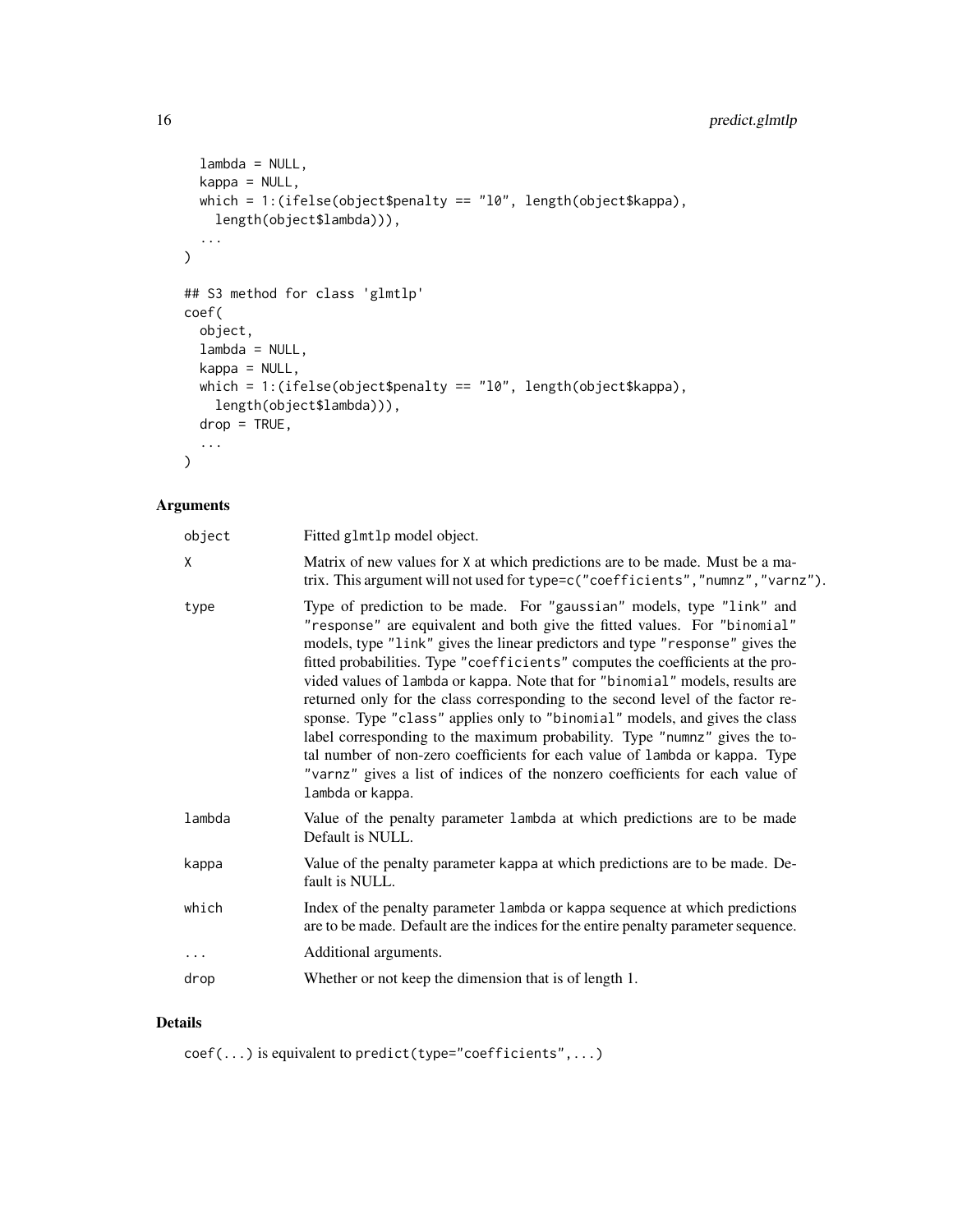### predict.glmtlp 17

#### Value

The object returned depends on type.

#### Author(s)

Chunlin Li, Yu Yang, Chong Wu Maintainer: Yu Yang <yang6367@umn.edu>

## References

Shen, X., Pan, W., & Zhu, Y. (2012). *Likelihood-based selection and sharp parameter estimation. Journal of the American Statistical Association, 107(497), 223-232.* Shen, X., Pan, W., Zhu, Y., & Zhou, H. (2013). *On constrained and regularized high-dimensional regression. Annals of the Institute of Statistical Mathematics, 65(5), 807-832.* Li, C., Shen, X., & Pan, W. (2021). *Inference for a Large Directed Graphical Model with Interventions. arXiv preprint arXiv:2110.03805.* Yang, Y., & Zou, H. (2014). *A coordinate majorization descent algorithm for l1 penalized learning. Journal of Statistical Computation and Simulation, 84(1), 84-95.* Two R package Github: *ncvreg* and *glmnet*.

# See Also

print, predict, coef and plot methods, and the cv.glmtlp function.

```
# Gaussian
X <- matrix(rnorm(100 * 20), 100, 20)
y \le - rnorm(100)fit <- glmtlp(X, y, family = "gaussian", penalty = "l1")
predict(fit, X = X[1:5, ])coef(fit)
predict(fit, X = X[1:5, 1], lambda = 0.1)
# Binomial
X \le - matrix(rnorm(100 * 20), 100, 20)
y \le - sample(c(0,1), 100, replace = TRUE)
fit \le glmtlp(X, y, family = "binomial", penalty = "l1")
coef(fit)
predict(fit, X = X[1:5, ], type = "response")
predict(fit, X = X[1:5, ], type = "response", lambda = 0.01)
predict(fit, X = X[1:5, ], type = "class", lambda = 0.01)
predict(fit, X = X[1:5, ], type = "numnz", lambda = 0.01)
```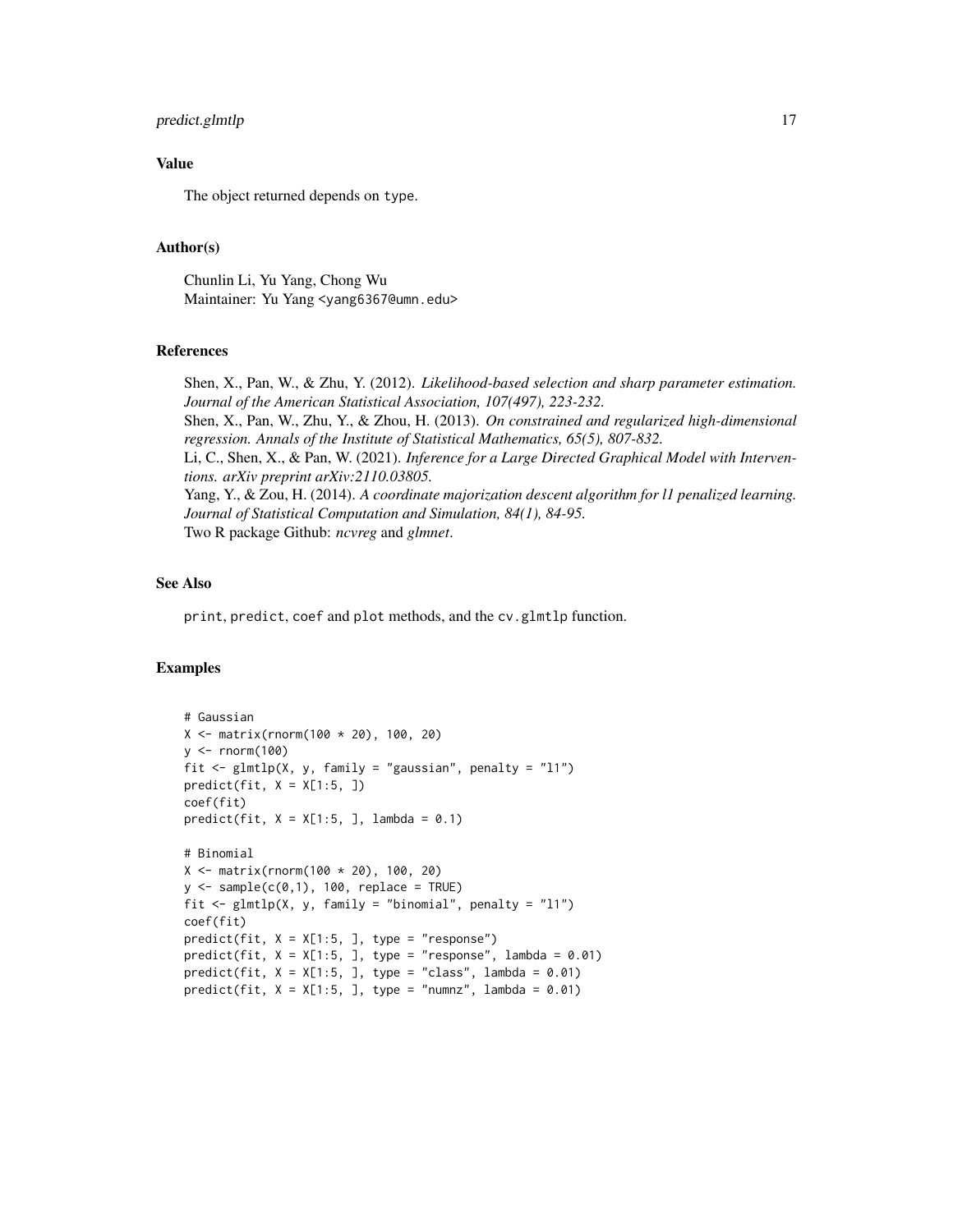<span id="page-17-0"></span>

# Description

Generate lambda sequence.

# Usage

setup\_lambda(X, y, weights, lambda.min.ratio, nlambda)

| X                | Input matrix, of dimension nobs x nyars; each row is an observation vector.                                                                                                                                      |  |
|------------------|------------------------------------------------------------------------------------------------------------------------------------------------------------------------------------------------------------------|--|
| y                | Response variable, of length nobs. For family="gaussian", it should be quan-<br>titative; for family="binomial", it should be either a factor with two levels or<br>a binary vector.                             |  |
| weights          | Observation weights.                                                                                                                                                                                             |  |
| lambda.min.ratio |                                                                                                                                                                                                                  |  |
|                  | The smallest value for lambda, as a fraction of lambda.max, the smallest value<br>for which all coefficients are zero. The default depends on the sample size nobs<br>relative to the number of variables nyars. |  |
| nlambda          | The number of lambda values.                                                                                                                                                                                     |  |